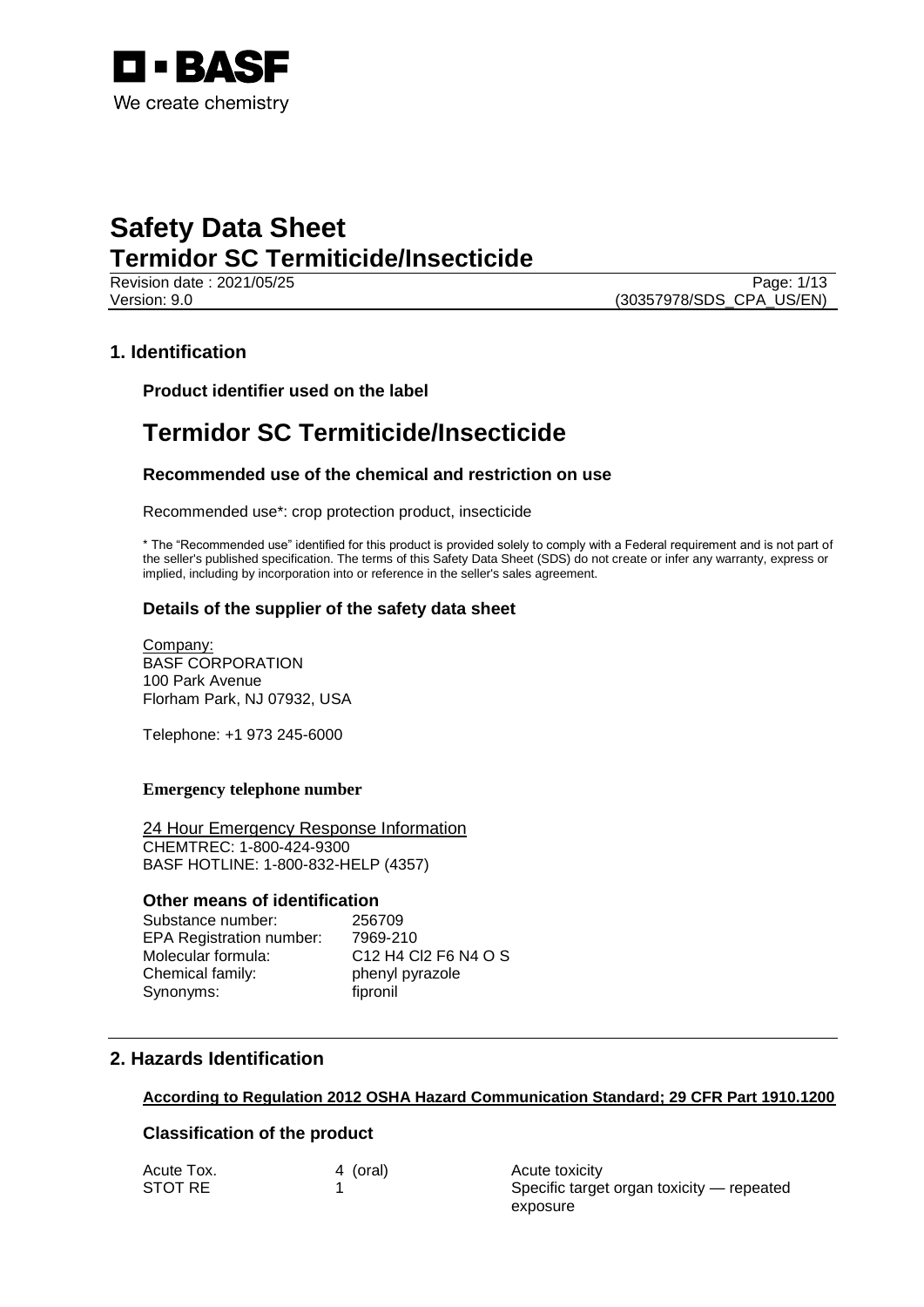| Revision date: 2021/05/25              | Page: 2/13                                                                                  |
|----------------------------------------|---------------------------------------------------------------------------------------------|
| Version: 9.0                           | (30357978/SDS_CPA_US/EN)                                                                    |
| <b>Aquatic Acute</b>                   | $\overline{2}$<br>Hazardous to the aquatic environment - acute                              |
| <b>Aquatic Chronic</b>                 | $\overline{2}$<br>Hazardous to the aquatic environment - chronic                            |
| <b>Label elements</b>                  |                                                                                             |
| Pictogram:                             |                                                                                             |
|                                        |                                                                                             |
| Signal Word:<br>Danger                 |                                                                                             |
| <b>Hazard Statement:</b>               |                                                                                             |
| H302                                   | Harmful if swallowed.                                                                       |
| H372                                   | Causes damage to organs (Central nervous system) through prolonged<br>or repeated exposure. |
| H401                                   | Toxic to aquatic life.                                                                      |
| H411                                   | Toxic to aquatic life with long lasting effects.                                            |
| Precautionary Statements (Prevention): |                                                                                             |
| P280                                   | Wear protective gloves.                                                                     |
| P273                                   | Avoid release to the environment.                                                           |
| P260                                   | Do not breathe dust/gas/mist/vapours.                                                       |
| P270                                   | Do not eat, drink or smoke when using this product.                                         |
| P264                                   | Wash contaminated body parts thoroughly after handling.                                     |
| P272                                   | Contaminated work clothing should not be allowed out of the workplace.                      |
| Precautionary Statements (Response):   |                                                                                             |
| P314                                   | Get medical advice/attention if you feel unwell.                                            |
| P302 + P352                            | IF ON SKIN: Wash with plenty of soap and water.                                             |
| P301 + P312                            | IF SWALLOWED: Call a POISON CENTER or doctor/physician if you<br>feel unwell.               |
| P330                                   | Rinse mouth                                                                                 |
| P362 + P364                            | Take off contaminated clothing and wash it before reuse.                                    |
| P391                                   | Collect spillage.                                                                           |
| Precautionary Statements (Disposal):   |                                                                                             |
| P501                                   | Dispose of contents/container in accordance with local regulations.                         |

# **3. Composition / Information on Ingredients**

## **According to Regulation 2012 OSHA Hazard Communication Standard; 29 CFR Part 1910.1200**

Fipronil

CAS Number: 120068-37-3 Content (W/W): 9.1 % Synonym: Fipronil (Active Ingredient)

Alkylnaphthalenesulfonic acid, polymer with formaldehyde, sodium salt CAS Number: 68425-94-5 Content (W/W): 0.3 - 1.0% Synonym: No data available.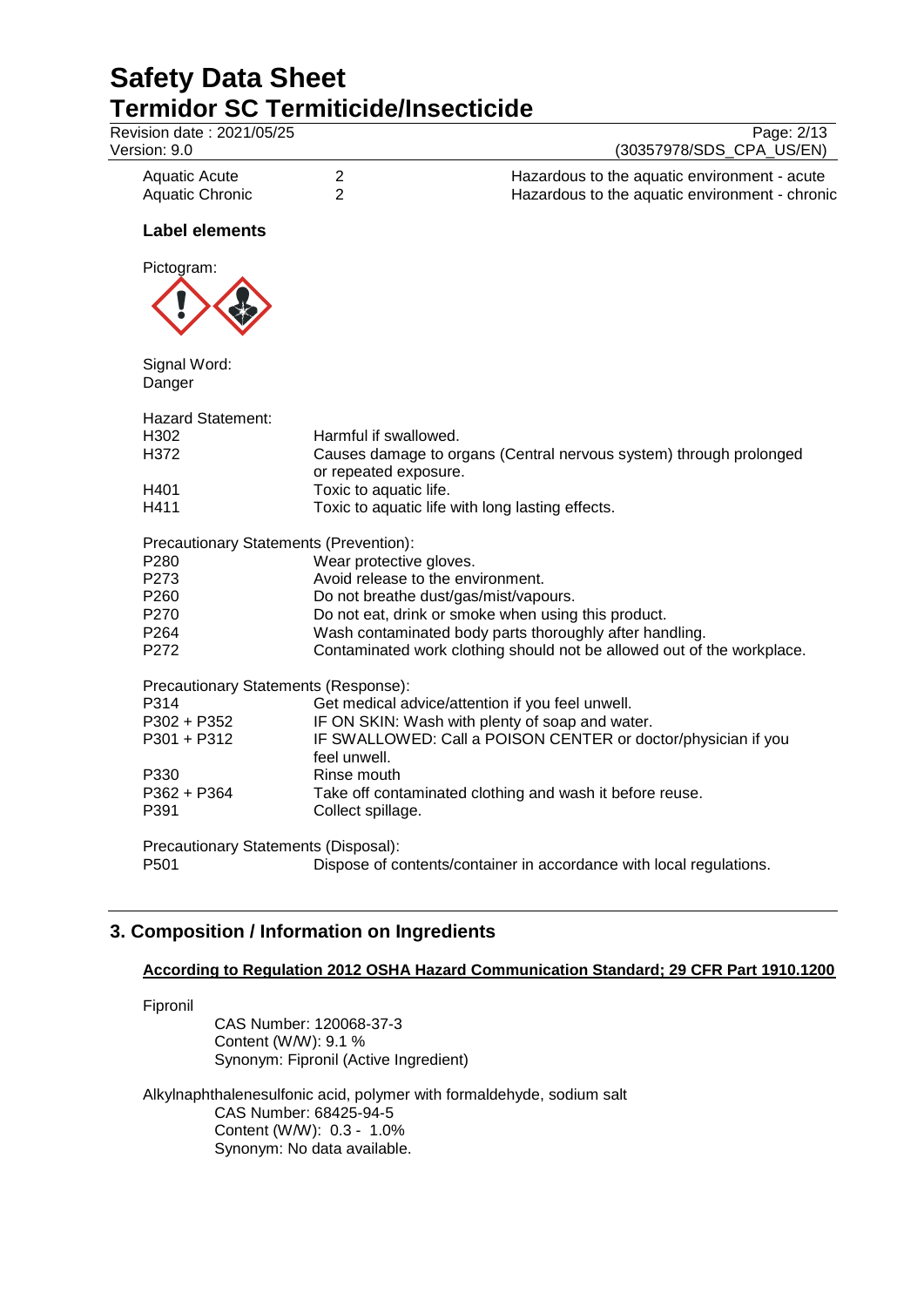Revision date : 2021/05/25 Page: 3/13<br>
Version: 9.0 Page: 3/13<br>
Version: 9.0 (30357978/SDS CPA US/EN)

## **4. First-Aid Measures**

### **Description of first aid measures**

#### **General advice:**

First aid personnel should pay attention to their own safety. If the patient is likely to become unconscious, place and transport in stable sideways position (recovery position). Immediately remove contaminated clothing.

#### **If inhaled:**

Keep patient calm, remove to fresh air, seek medical attention.

#### **If on skin:**

Wash thoroughly with soap and water

Immediately wash thoroughly with soap and water, seek medical attention.

#### **If in eyes:**

Wash affected eyes for at least 15 minutes under running water with eyelids held open.

#### **If swallowed:**

Immediately rinse mouth and then drink 200-300 ml of water, seek medical attention.

### **Most important symptoms and effects, both acute and delayed**

Symptoms: Information, i.e. additional information on symptoms and effects may be included in the GHS labeling phrases available in Section 2 and in the Toxicological assessments available in Section 11., (Further) symptoms and / or effects are not known so far CNS stimulation, tremors, convulsions

#### **Indication of any immediate medical attention and special treatment needed**

| Note to physician |                                                                                                                                                                                                                                                                                                                                                                                                                                                               |
|-------------------|---------------------------------------------------------------------------------------------------------------------------------------------------------------------------------------------------------------------------------------------------------------------------------------------------------------------------------------------------------------------------------------------------------------------------------------------------------------|
| Antidote:         | No known specific antidote.                                                                                                                                                                                                                                                                                                                                                                                                                                   |
| Treatment:        | Treat according to symptoms (decontamination, vital functions), no<br>known specific antidote. Anticonvulsant therapy as routinely<br>administered to humans. Based on animal studies diazepam and<br>phenobarbital prevented convulsions. Due to the slow elimination of the<br>active compound and its metabolites, the treatment must be continued<br>for several days, gradually decreasing the dose of anticonvulsant based<br>on the clinical response. |
| Treatment:        | Treat according to symptoms (decontamination, vital functions), no<br>known specific antidote.                                                                                                                                                                                                                                                                                                                                                                |

# **5. Fire-Fighting Measures**

## **Extinguishing media**

Suitable extinguishing media: foam, dry powder, carbon dioxide, water spray

### **Special hazards arising from the substance or mixture**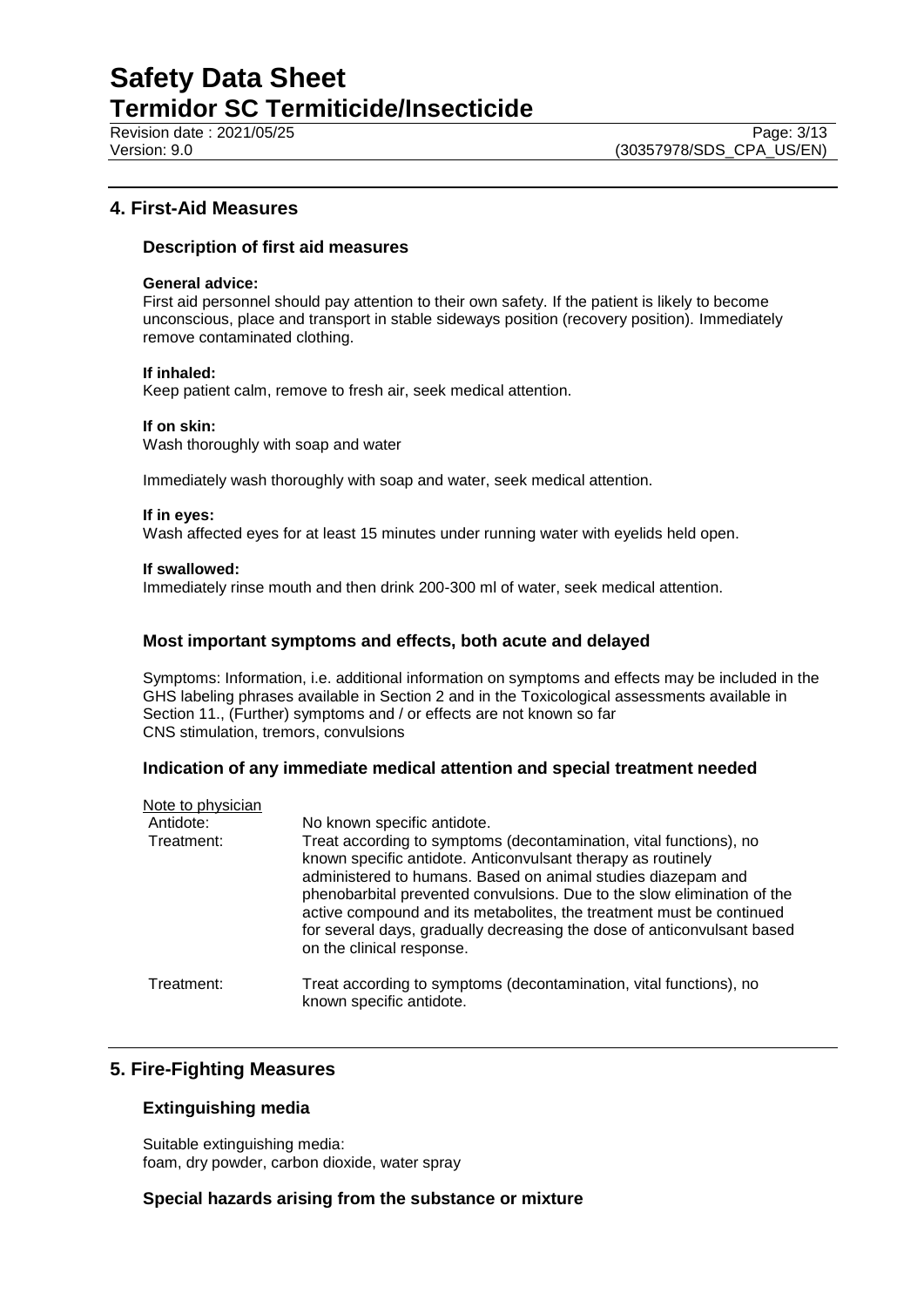Revision date : 2021/05/25 Page: 4/13<br>
Version: 9.0 Page: 4/13<br>
Version: 9.0 (30357978/SDS CPA US/EN) (30357978/SDS\_CPA\_US/EN)

Hazards during fire-fighting:

carbon monoxide, carbon dioxide, hydrogen fluoride, Hydrogen chloride, nitrogen oxides, sulfur oxides, acid halides, organochloric compounds

If product is heated above decomposition temperature, toxic vapours will be released. The substances/groups of substances mentioned can be released if the product is involved in a fire.

## **Advice for fire-fighters**

Protective equipment for fire-fighting:

Firefighters should be equipped with self-contained breathing apparatus and turn-out gear.

### **Further information:**

Evacuate area of all unnecessary personnel. Contain contaminated water/firefighting water. Do not allow to enter drains or waterways.

## **6. Accidental release measures**

### **Personal precautions, protective equipment and emergency procedures**

Take appropriate protective measures. Clear area. Shut off source of leak only under safe conditions. Extinguish sources of ignition nearby and downwind. Ensure adequate ventilation. Wear suitable personal protective clothing and equipment.

### **Environmental precautions**

Do not discharge into the subsoil/soil. Do not discharge into drains/surface waters/groundwater. Contain contaminated water/firefighting water.

## **Methods and material for containment and cleaning up**

Dike spillage. Pick up with suitable absorbent material. Place into suitable containers for reuse or disposal in a licensed facility. Spilled substance/product should be recovered and applied according to label rates whenever possible. If application of spilled substance/product is not possible, then spills should be contained, solidified, and placed in suitable containers for disposal. After decontamination, spill area can be washed with water. Collect wash water for approved disposal.

# **7. Handling and Storage**

## **Precautions for safe handling**

RECOMMENDATIONS ARE FOR MANUFACTURING, COMMERCIAL BLENDING, AND PACKAGING WORKERS. PESTICIDE APPLICATORS & WORKERS must refer to the Product Label and Directions for Use attached to the product for Agricultural Use Requirements in accordance with the EPA Worker Protection Standard 40 CFR part 170. Ensure adequate ventilation. Provide good ventilation of working area (local exhaust ventilation if necessary). Keep away from sources of ignition - No smoking. Keep container tightly sealed. Protect contents from the effects of light. Protect against heat. Protect from air. Handle and open container with care. Do not open until ready to use. Once container is opened, content should be used as soon as possible. Avoid aerosol formation. Avoid dust formation. Provide means for controlling leaks and spills. Do not return residues to the storage containers. Follow label warnings even after container is emptied. The substance/ product may be handled only by appropriately trained personnel. Avoid all direct contact with the substance/product. Avoid contact with the skin, eyes and clothing. Avoid inhalation of dusts/mists/vapours. Wear suitable personal protective clothing and equipment.

#### Protection against fire and explosion:

The relevant fire protection measures should be noted. Fire extinguishers should be kept handy. Avoid all sources of ignition: heat, sparks, open flame. Sources of ignition should be kept well clear. Avoid extreme heat. Keep away from oxidizable substances. Electrical equipment should conform to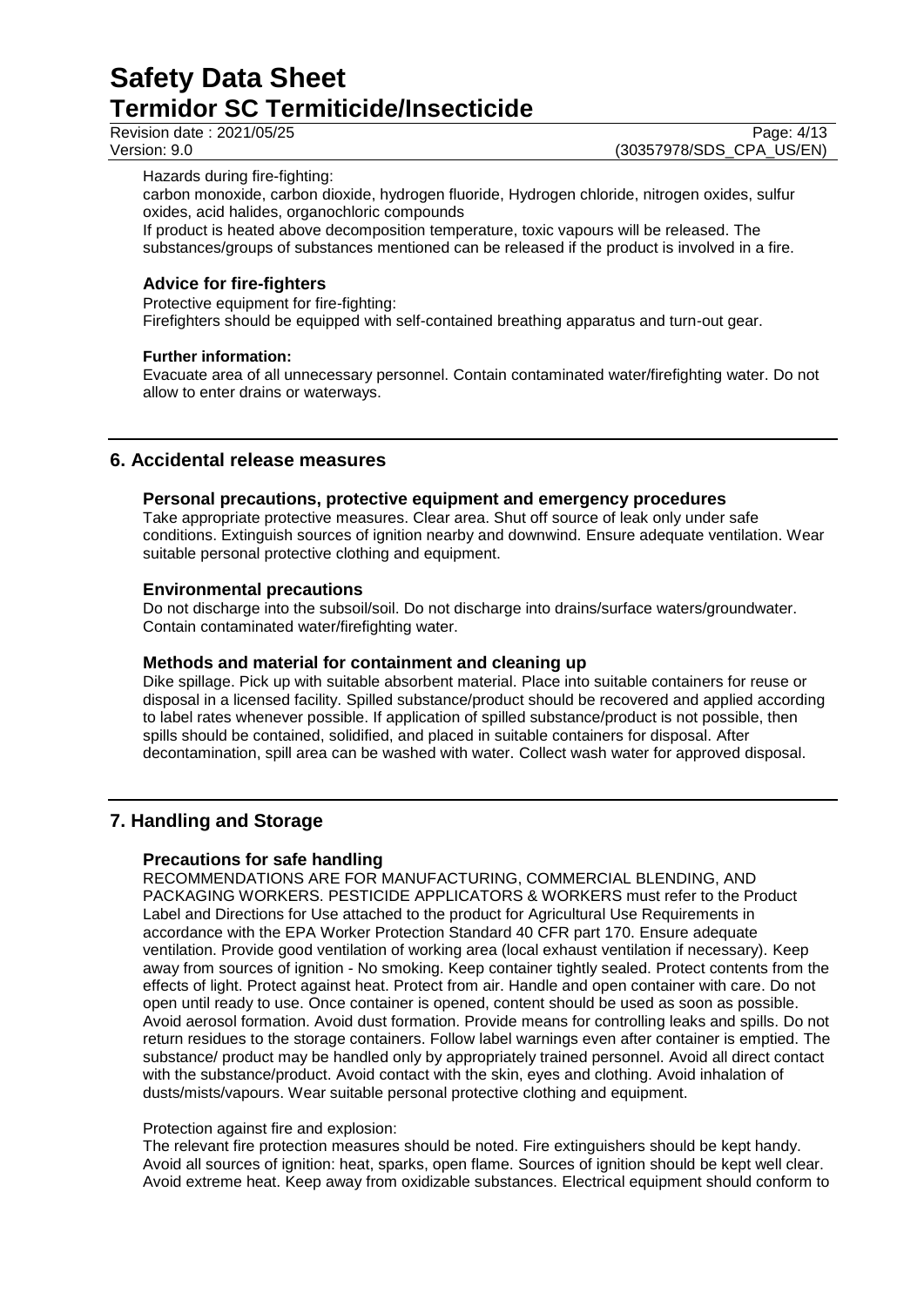Revision date : 2021/05/25 Page: 5/13<br>Version: 9.0 Page: 5/13<br>(30357978/SDS\_CPA\_US/EN)

(30357978/SDS\_CPA\_US/EN)

national electric code. Ground all transfer equipment properly to prevent electrostatic discharge. Electrostatic discharge may cause ignition.

### **Conditions for safe storage, including any incompatibilities**

Segregate from incompatible substances. Segregate from foods and animal feeds. Segregate from textiles and similar materials.

Further information on storage conditions: Keep only in the original container in a cool, dry, wellventilated place away from ignition sources, heat or flame. Protect containers from physical damage. Protect against contamination. The authority permits and storage regulations must be observed. Keep away from heat. Protect from direct sunlight.

## **8. Exposure Controls/Personal Protection**

**Users of a pesticidal product should refer to the product label for personal protective equipment requirements.**

#### **Components with occupational exposure limits**

Fipronil TWA value 0.042 mg/m3 ;

#### **Advice on system design:**

Whenever possible, engineering controls should be used to minimize the need for personal protective equipment.

#### **Personal protective equipment**

### **RECOMMENDATIONS FOR MANUFACTURING, COMMERCIAL BLENDING, AND PACKAGING WORKERS:**

#### **Respiratory protection:**

Wear respiratory protection if ventilation is inadequate. Wear a NIOSH-certified (or equivalent) organic vapour/particulate respirator. For situations where the airborne concentrations may exceed the level for which an air purifying respirator is effective, or where the levels are unknown or Immediately Dangerous to Life or Health (IDLH), use NIOSH-certified full facepiece pressure demand self-contained breathing apparatus (SCBA) or a full facepiece pressure demand supplied-air respirator (SAR) with escape provisions.

#### **Hand protection:**

Chemical resistant protective gloves, Protective glove selection must be based on the user's assessment of the workplace hazards.

#### **Eye protection:**

Safety glasses with side-shields. Tightly fitting safety goggles (chemical goggles). Wear face shield if splashing hazard exists.

#### **Body protection:**

Body protection must be chosen depending on activity and possible exposure, e.g. head protection, apron, protective boots, chemical-protection suit.

#### **General safety and hygiene measures:**

Wear long sleeved work shirt and long work pants in addition to other stated personal protective equipment. Work place should be equipped with a shower and an eye wash. Handle in accordance with good industrial hygiene and safety practice. Personal protective equipment should be decontaminated prior to reuse. Gloves must be inspected regularly and prior to each use. Replace if necessary (e.g. pinhole leaks). Take off immediately all contaminated clothing. Store work clothing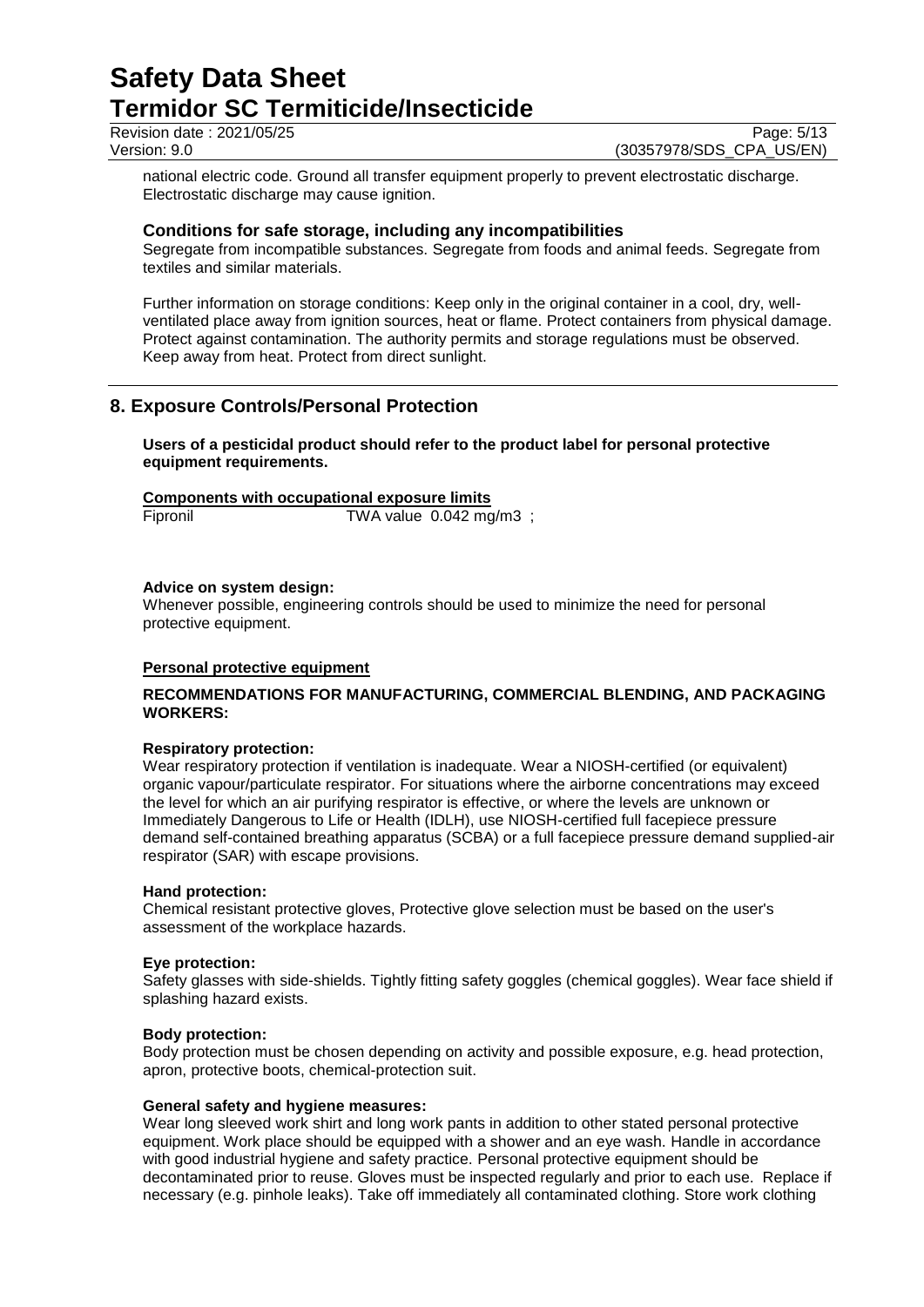Revision date : 2021/05/25 Page: 6/13<br>
Version: 9.0 Page: 6/13<br>
Version: 9.0 (30357978/SDS\_CPA\_US/EN)

(30357978/SDS\_CPA\_US/EN)

separately. Hands and/or face should be washed before breaks and at the end of the shift. No eating, drinking, smoking or tobacco use at the place of work. Keep away from food, drink and animal feeding stuffs.

# **9. Physical and Chemical Properties**

| Form:                       | liquid                                                       |
|-----------------------------|--------------------------------------------------------------|
| Odour:                      | characteristic                                               |
| Odour threshold:            | Not determined due to potential health hazard by inhalation. |
| Colour:                     | off-white                                                    |
| pH value:                   | approx. 6.5 - 8.5                                            |
|                             | (21 °C)                                                      |
| Melting point:              | < 0 °C                                                       |
|                             | Information applies to the solvent.                          |
| Boiling point:              | approx. 100 °C                                               |
|                             | Information applies to the solvent.                          |
| Flash point:                | > 206.96 °F                                                  |
| Flammability:               | not applicable                                               |
| Lower explosion limit:      | As a result of our experience with this                      |
|                             | product and our knowledge of its                             |
|                             | composition we do not expect any                             |
|                             | hazard as long as the product is used                        |
|                             | appropriately and in accordance with                         |
|                             | the intended use.                                            |
| Upper explosion limit:      | As a result of our experience with this                      |
|                             | product and our knowledge of its                             |
|                             | composition we do not expect any                             |
|                             | hazard as long as the product is used                        |
|                             | appropriately and in accordance with                         |
|                             | the intended use.                                            |
| Autoignition:               | Information applies to the solvent. not                      |
|                             | applicable                                                   |
| Vapour pressure:            | approx. 23.3 hPa                                             |
|                             | (20 °C)                                                      |
|                             | Information applies to the solvent.                          |
| Density:                    | approx. 1.06 g/cm3                                           |
|                             | (20 °C)                                                      |
| Vapour density:             | not applicable                                               |
| Partitioning coefficient n- | not applicable                                               |
| octanol/water (log Pow):    |                                                              |
| Thermal decomposition:      | carbon monoxide, carbon dioxide, nitrogen oxide, Hydrogen    |
|                             | chloride, hydrogen fluoride, Sulphur dioxide                 |
|                             | Stable at ambient temperature. If product is heated above    |
|                             | decomposition temperature toxic vapours may be released. If  |
|                             | product is heated above decomposition temperature hazardous  |
|                             | fumes may be released.                                       |
| Viscosity, dynamic:         | approx. 66 mPa.s                                             |
| Solubility in water:        | dispersible                                                  |
| Molar mass:                 | 437.15 g/mol                                                 |
| Evaporation rate:           | not applicable                                               |
| Other Information:          | The product has not been tested. The statement has been      |
|                             | derived from substances/products of a similar structure or   |
|                             | composition.                                                 |
|                             |                                                              |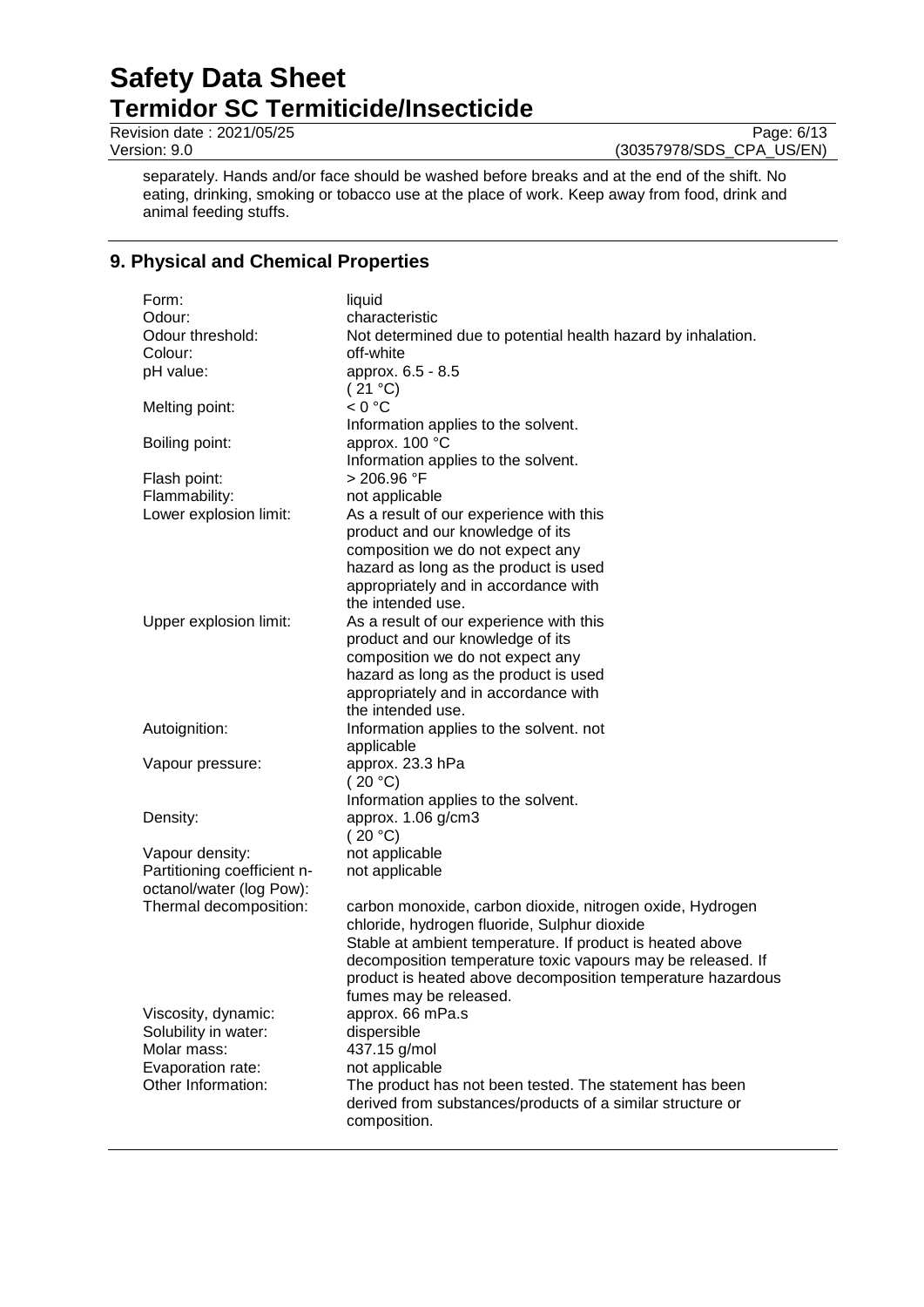Revision date : 2021/05/25 Page: 7/13<br>Version: 9.0 (30357978/SDS\_CPA\_US/EN) (30357978/SDS\_CPA\_US/EN)

# **10. Stability and Reactivity**

### **Reactivity**

No hazardous reactions if stored and handled as prescribed/indicated.

#### **Chemical stability**

The product is stable if stored and handled as prescribed/indicated.

### **Possibility of hazardous reactions**

The product is chemically stable. Hazardous polymerization will not occur. No hazardous reactions if stored and handled as prescribed/indicated.

### **Conditions to avoid**

Avoid all sources of ignition: heat, sparks, open flame. Avoid prolonged storage. Avoid electro-static discharge. Avoid contamination. Avoid prolonged exposure to extreme heat. Avoid extreme temperatures.

### **Incompatible materials**

strong oxidizing agents

### **Hazardous decomposition products**

Decomposition products:

Hazardous decomposition products: No hazardous decomposition products if stored and handled as prescribed/indicated., Prolonged thermal loading can result in products of degradation being given off.

Thermal decomposition:

Possible thermal decomposition products:

carbon monoxide, carbon dioxide, nitrogen oxide, Hydrogen chloride, hydrogen fluoride, Sulphur dioxide

Stable at ambient temperature. If product is heated above decomposition temperature toxic vapours may be released. If product is heated above decomposition temperature hazardous fumes may be released.

# **11. Toxicological information**

#### **Primary routes of exposure**

Routes of entry for solids and liquids are ingestion and inhalation, but may include eye or skin contact. Routes of entry for gases include inhalation and eye contact. Skin contact may be a route of entry for liquefied gases.

## **Acute Toxicity/Effects**

Acute toxicity

Assessment of acute toxicity: Slightly toxic after single ingestion. Slightly toxic after short-term skin contact. Slightly toxic after short-term inhalation.

**Oral** Type of value: LD50 Species: rat Value: 1,999 mg/kg

Inhalation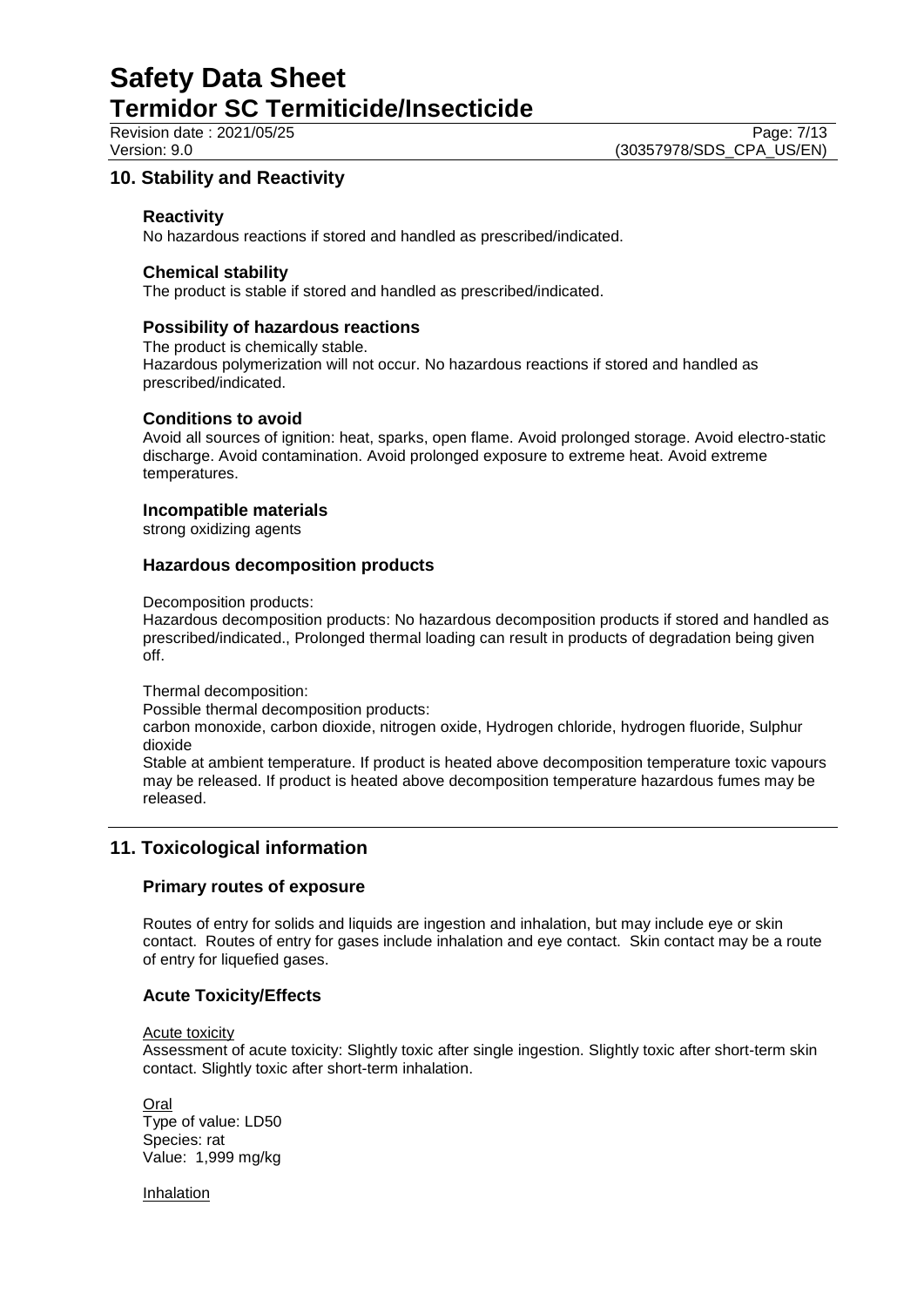Revision date : 2021/05/25 Page: 8/13<br>
Version: 9.0 Page: 8/13<br>
Version: 9.0 (30357978/SDS CPA US/EN) (30357978/SDS\_CPA\_US/EN)

Type of value: LC50 Species: rat Value:  $> 1.7$  mg/l Exposure time: 4 h Highest concentration technically achievable. No mortality was observed.

Type of value: LC50 Species: rat Value: 6.8 mg/l (calculated) Exposure time: 1 h

Dermal Type of value: LD50 Species: rat Value: > 2,000 mg/kg No mortality was observed.

Assessment other acute effects Assessment of STOT single: Based on the available information there is no specific target organ toxicity to be expected after a single exposure.

The product has not been tested. The statement has been derived from the properties of the individual components.

Irritation / corrosion

Assessment of irritating effects: May cause slight irritation to the skin. May cause moderate but temporary irritation to the eyes.

**Skin** Species: rabbit Result: Slightly irritating.

Eye Species: rabbit

Result: Slightly irritating.

**Sensitization** 

Assessment of sensitization: Skin sensitizing effects were not observed in animal studies.

modified Buehler test Species: guinea pig Result: Non-sensitizing.

Aspiration Hazard

The product has not been tested. The statement has been derived from the properties of the individual components. No aspiration hazard expected.

# **Chronic Toxicity/Effects**

#### Repeated dose toxicity

Assessment of repeated dose toxicity: The product has not been tested. The statement has been derived from the properties of the individual components.

*Information on: Fipronil*

*Assessment of repeated dose toxicity: Causes mortality and signs of neurotoxicity through prolonged or repeated exposure.* ----------------------------------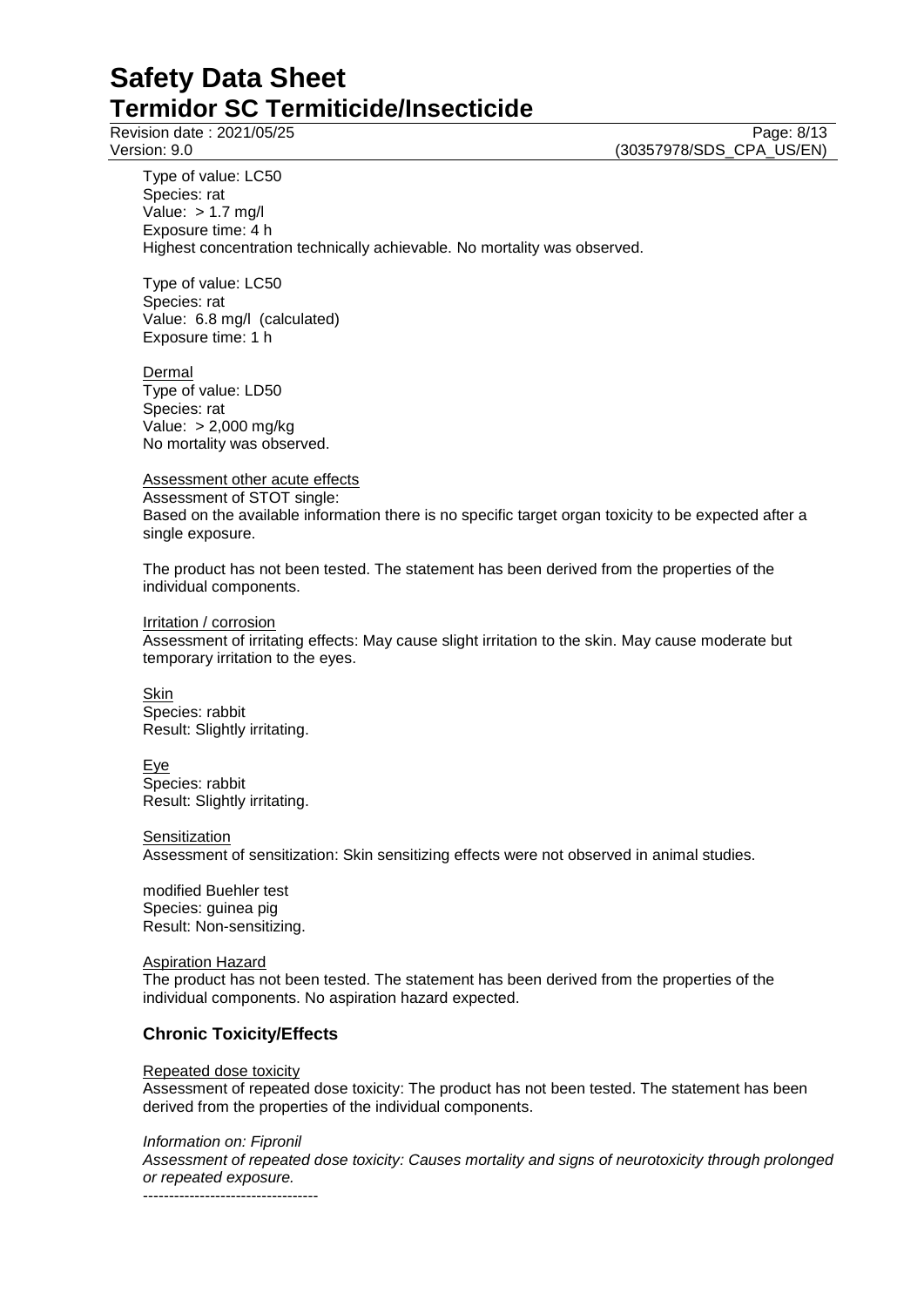#### Genetic toxicity

Assessment of mutagenicity: The product has not been tested. The statement has been derived from the properties of the individual components.

#### *Information on: bronopol*

*Assessment of mutagenicity: The substance was mutagenic in a mammalian cell culture test system. No mutagenic effect was found in various tests with bacteria and mammals.* ----------------------------------

#### **Carcinogenicity**

Assessment of carcinogenicity: The product has not been tested. The statement has been derived from the properties of the individual components.

#### *Information on: Fipronil*

*Assessment of carcinogenicity: In long-term studies in rats the substance induced thyroid tumors. The effect is caused by an animal specific mechanism that has no human counter part. In long-term studies in mice in which the substance was given by feed, a carcinogenic effect was not observed.* ----------------------------------

# Reproductive toxicity

Assessment of reproduction toxicity: The product has not been tested. The statement has been derived from the properties of the individual components. The results of animal studies gave no indication of a fertility impairing effect.

#### **Teratogenicity**

Assessment of teratogenicity: The product has not been tested. The statement has been derived from the properties of the individual components. Animal studies gave no indication of a developmental toxic effect at doses that were not toxic to the parental animals.

#### Other Information

Misuse can be harmful to health.

#### Medical conditions aggravated by overexposure

Individuals with pre-existing diseases of the respiratory system, skin or eyes may have increased susceptibility to excessive exposures.

# **12. Ecological Information**

#### **Toxicity**

Aquatic toxicity Assessment of aquatic toxicity: Very toxic (acute effect) to aquatic organisms.

#### Toxicity to fish

*Information on: Fipronil LC50 (96 h) 0.0852 mg/l, Lepomis macrochirus* ----------------------------------

#### Aquatic invertebrates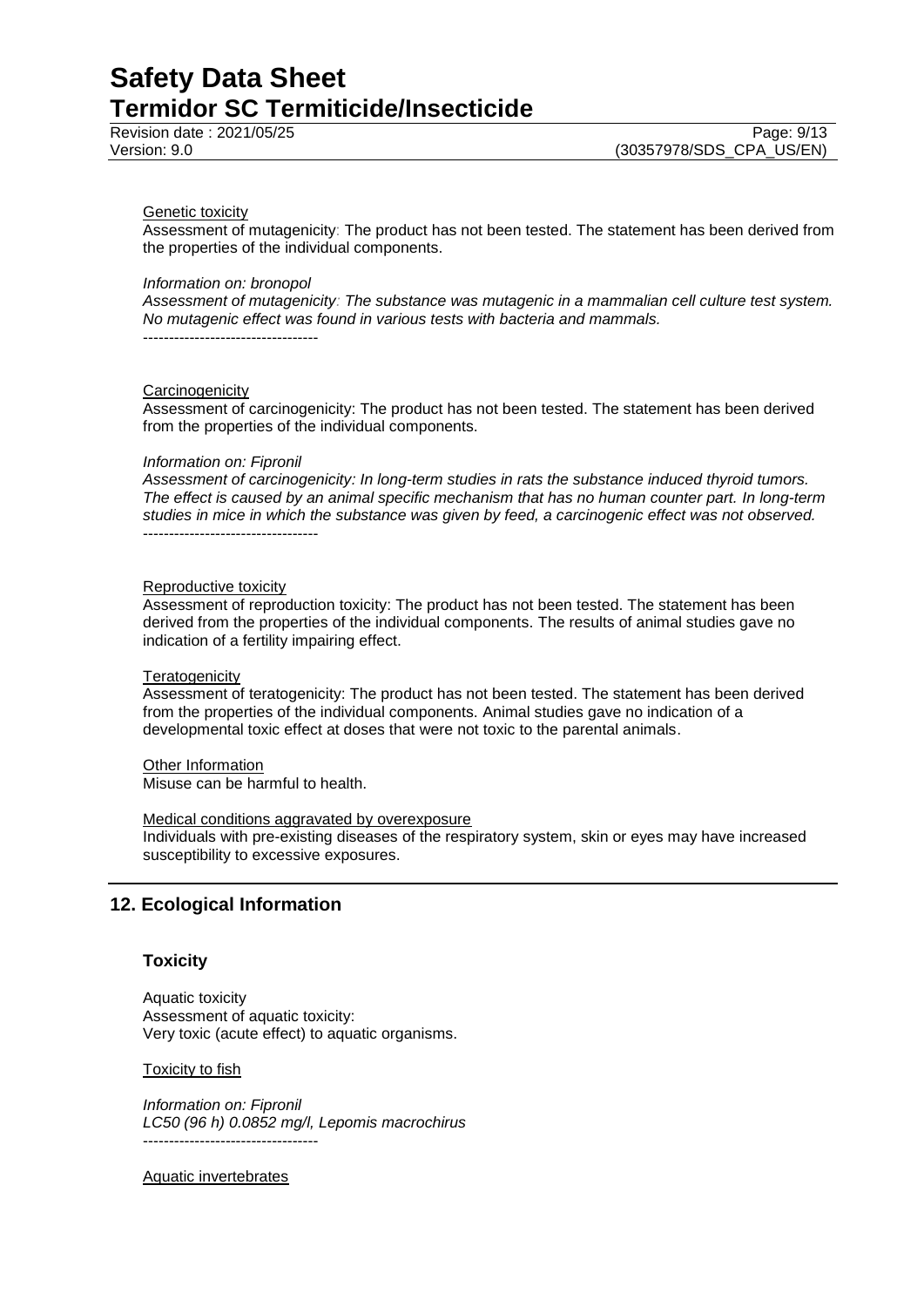*Information on: Fipronil EC50 (48 h) 0.19 mg/l, Daphnia magna EC50 (96 h) 0.00017 mg/l, Mysidopsis bahia*  $-$ 

Aquatic plants

*Information on: Fipronil EC50 (72 h) 0.103 mg/l (growth rate), Scenedesmus subspicatus No observed effect concentration (14 d) > 0.16 mg/l, Lemna gibba* ----------------------------------

#### Chronic toxicity to fish

*Information on: Fipronil No observed effect concentration (35 d) 0.0029 mg/l, Cyprinodon variegatus* ----------------------------------

Chronic toxicity to aquatic invertebrates

*Information on: Fipronil No observed effect concentration (28 d) 0.000008 mg/l, Mysidopsis bahia* ----------------------------------

Assessment of terrestrial toxicity With high probability not acutely harmful to terrestrial organisms.

Other terrestrial non-mammals

*Information on: fipronil LD50 (48 d) 0,00593 ug/bee (contact), Apis mellifera LD50 (48 d) 0,00417 ug/bee (oral), Apis mellifera* ----------------------------------

#### **Persistence and degradability**

Assessment biodegradation and elimination (H2O)

*Information on: Fipronil*

----------------------------------

*Not readily biodegradable (by OECD criteria).*

#### **Bioaccumulative potential**

Assessment bioaccumulation potential The product has not been tested. The statement has been derived from the properties of the individual components.

#### **Mobility in soil**

Assessment transport between environmental compartments The product has not been tested. The statement has been derived from the properties of the individual components.

*Information on: Fipronil*

Revision date : 2021/05/25 Page: 10/13<br>Version: 9.0 Page: 10/13 (30357978/SDS\_CPA\_US/EN)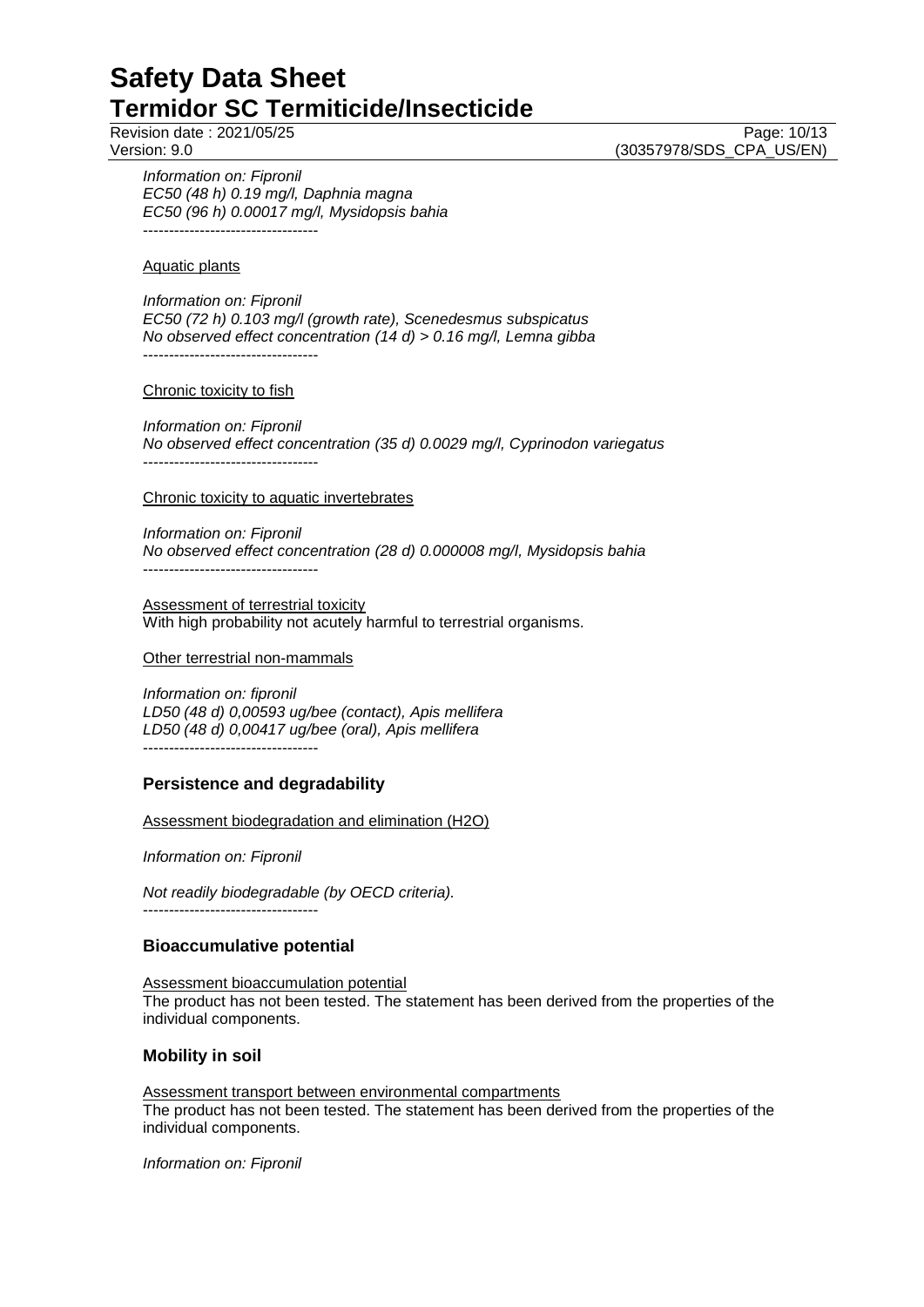Revision date : 2021/05/25 Page: 11/13<br>Version: 9.0 Page: 11/13

(30357978/SDS\_CPA\_US/EN)

*Following exposure to soil, adsorption to solid soil particles is probable, therefore contamination of groundwater is not expected.* ----------------------------------

**Additional information**

Other ecotoxicological advice:

The ecological data given are those of the active ingredient. Do not release untreated into natural waters.

# **13. Disposal considerations**

### **Waste disposal of substance:**

Pesticide wastes are regulated. Improper disposal of excess pesticide, spray mix or rinsate is a violation of federal law. If pesticide wastes cannot be disposed of according to label instructions, contact the State Pesticide or Environmental Control Agency or the Hazardous Waste representative at the nearest EPA Regional Office for guidance.

### **Container disposal:**

Rinse thoroughly at least three times (triple rinse) in accordance with EPA recommendations. Consult state or local disposal authorities for approved alternative procedures such as container recycling. Recommend crushing, puncturing or other means to prevent unauthorized use of used containers.

## **RCRA:**

This product is not regulated by RCRA.

# **14. Transport Information**

**Land transport** USDOT

Not classified as a dangerous good under transport regulations

| Sea transport<br><b>IMDG</b>                                                                                 |                                                                                                                                 |
|--------------------------------------------------------------------------------------------------------------|---------------------------------------------------------------------------------------------------------------------------------|
| Hazard class:<br>Packing group:<br>ID number:<br>Hazard label:<br>Marine pollutant:<br>Proper shipping name: | 9<br>Ш<br><b>UN 3082</b><br>9, EHSM<br><b>YES</b><br>ENVIRONMENTALLY HAZARDOUS SUBSTANCE, LIQUID,<br>N.O.S. (contains FIPRONIL) |
| Air transport<br><b>IATA/ICAO</b>                                                                            |                                                                                                                                 |
| Hazard class:<br>Packing group:<br>ID number:<br>Hazard label:<br>Proper shipping name:                      | 9<br>Ш<br><b>UN 3082</b><br>9, EHSM<br>ENVIRONMENTALLY HAZARDOUS SUBSTANCE, LIQUID,<br>N.O.S. (contains FIPRONIL)               |

#### **Further information**

Product may be shipped as non-hazardous in suitable packages containing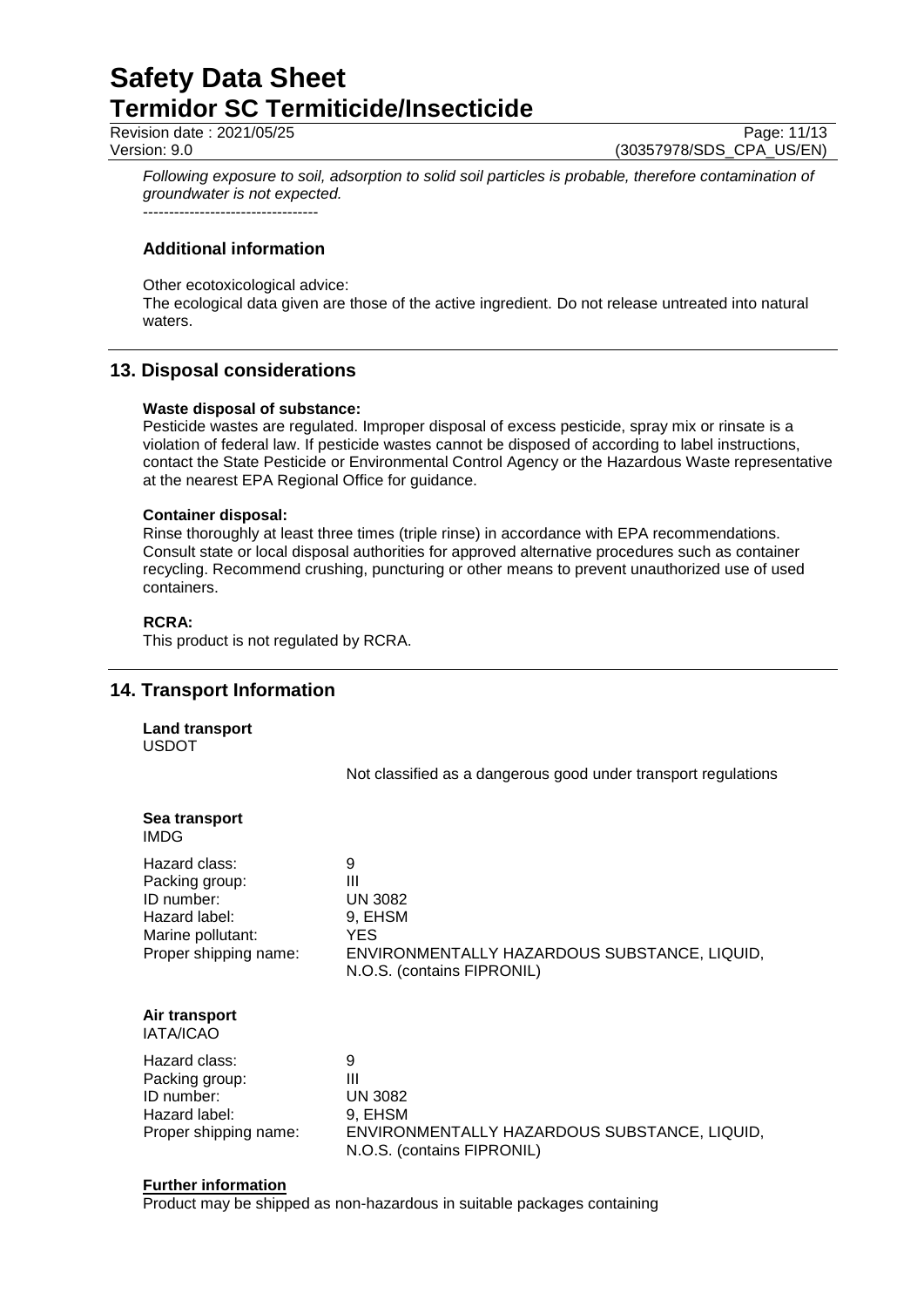Revision date : 2021/05/25 Page: 12/13<br>Version: 9.0 Page: 12/13 Version: 9.0

(30357978/SDS\_CPA\_US/EN)

a net quantity of 5 L or less under the provisions of various regulatory agencies: ADR, RID, ADN: Special Provision 375; IMDG: 2.10.2.7; IATA: A197; TDG: Special Provision 99(2); 49CFR: §171.4 (c) (2).

# **15. Regulatory Information**

### **Federal Regulations**

**Registration status:**

Crop Protection TSCA, US released / exempt

Chemical TSCA, US blocked / not listed

**EPCRA 311/312 (Hazard categories):** Refer to SDS section 2 for GHS hazard classes applicable for this product.

## **Safe Drinking Water & Toxic Enforcement Act, CA Prop. 65:**

### **BASF Risk Assessment, CA Prop. 65:**

Based on an evaluation of the product's composition and the use(s), this product does not require a California Proposition 65 Warning.

#### **NFPA Hazard codes:**

Health: 2 Fire: 1 Reactivity: 1 Special:

#### **Labeling requirements under FIFRA**

This chemical is a pesticide product registered by the Environmental Protection Agency and is subject to certain labeling requirements under federal pesticide law. These requirements differ from the classification criteria and hazard information required for safety data sheets, and workplace labels of non-pesticide chemicals. Following is the hazard information as required on the pesticide label.

CAUTION: HARMFUL IF SWALLOWED. HARMFUL IF ABSORBED THROUGH SKIN. HARMFUL IF INHALED. Causes eye irritation. Do not get in eyes, on skin, or on clothing. Do not breathe vapours/mists.

Wash thoroughly after handling.

## **16. Other Information**

## **SDS Prepared by:**

BASF NA Product Regulations SDS Prepared on: 2021/05/25

We support worldwide Responsible Care® initiatives. We value the health and safety of our employees, customers, suppliers and neighbors, and the protection of the environment. Our commitment to Responsible Care is integral to conducting our business and operating our facilities in